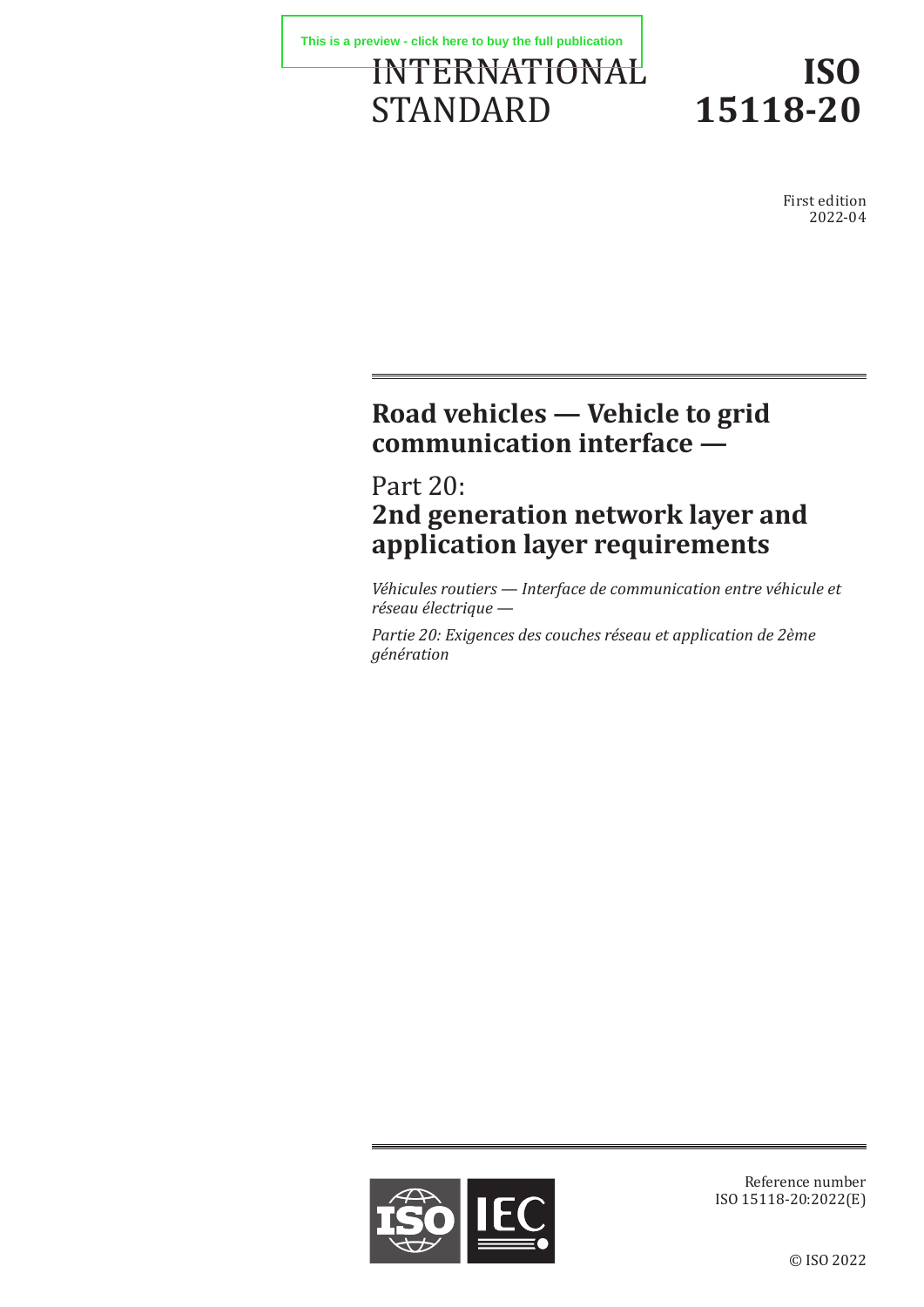

### **COPYRIGHT PROTECTED DOCUMENT**

© ISO 2022

All rights reserved. Unless otherwise specified, or required in the context of its implementation, no part of this publication may be reproduced or utilized otherwise in any form or by any means, electronic or mechanical, including photocopying, or posting on the internet or an intranet, without prior written permission. Permission can be requested from either ISO at the address below or ISO's member body in the country of the requester.

ISO copyright office CP 401 • Ch. de Blandonnet 8 CH-1214 Vernier, Geneva Phone: +41 22 749 01 11 Email: copyright@iso.org Website: www.iso.org

Published in Switzerland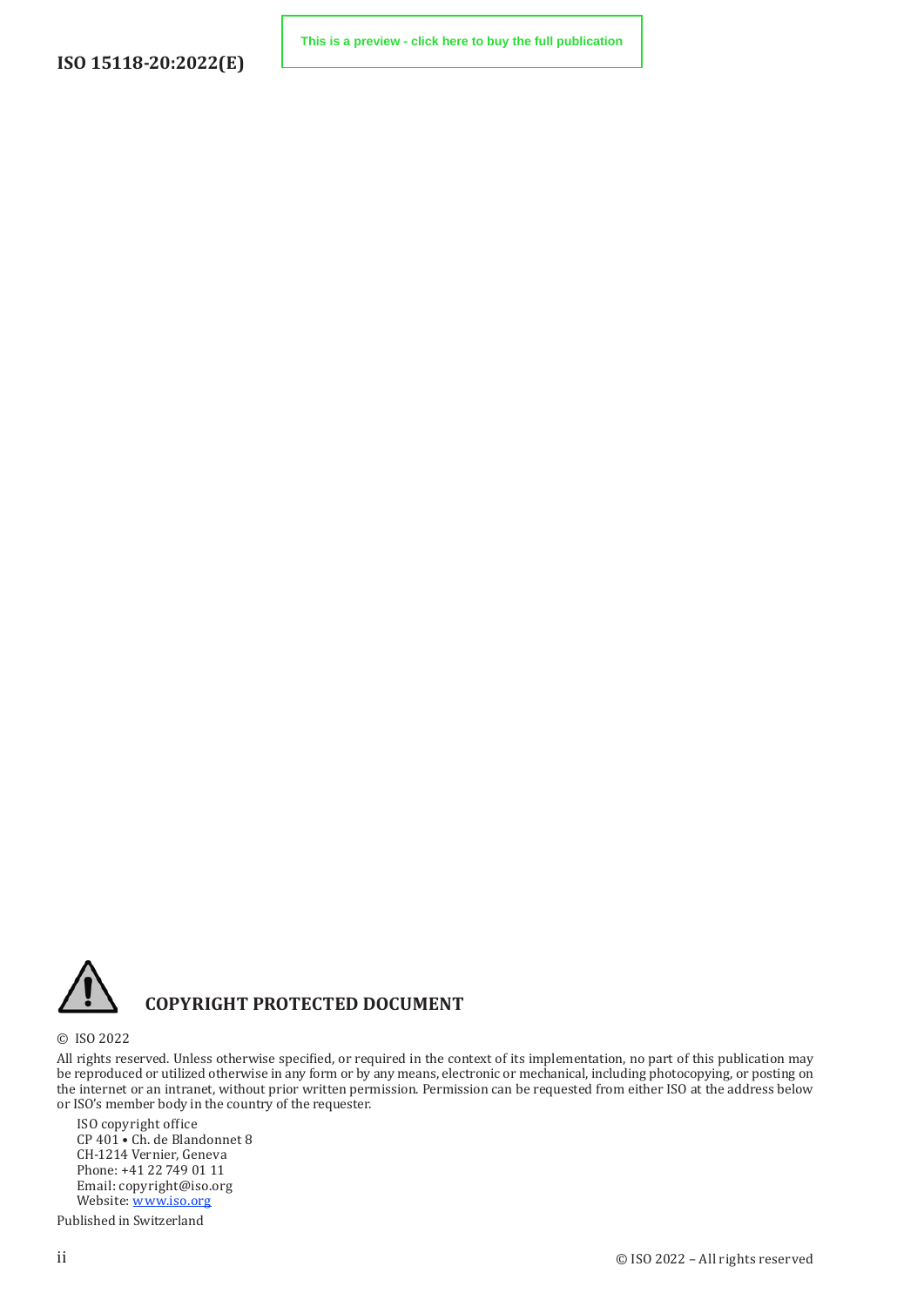### ISO 15118-20:2022(E)

## **Contents**

Page

| 1                             |  |  |
|-------------------------------|--|--|
| 2                             |  |  |
| 3                             |  |  |
| 4                             |  |  |
| 5<br>5.1<br>5.2<br>5.3<br>5.4 |  |  |
| 6                             |  |  |
| 7<br>7.1                      |  |  |
| 7.2<br>7.2.1                  |  |  |
| 7.2.2                         |  |  |
| 7.3                           |  |  |
| 7.3.1                         |  |  |
| 7.3.2                         |  |  |
| 7.3.3                         |  |  |
| 7.3.4<br>7.3.5                |  |  |
| 7.3.6                         |  |  |
| 7.3.7                         |  |  |
| 7.4                           |  |  |
| 7.5                           |  |  |
| 7.5.1                         |  |  |
| 7.6                           |  |  |
| 7.6.1                         |  |  |
| 7.6.2                         |  |  |
| 7.6.3                         |  |  |
| 7.7                           |  |  |
| 7.7.1                         |  |  |
| 7.7.2                         |  |  |
| 7.7.3                         |  |  |
| 7.8                           |  |  |
| 7.8.1                         |  |  |
| 7.8.2<br>7.8.3                |  |  |
| 7.9                           |  |  |
| 7.9.1                         |  |  |
| 7.9.2                         |  |  |
| 7.10                          |  |  |
|                               |  |  |
| 8                             |  |  |
| 8.1                           |  |  |
| 8.2                           |  |  |
|                               |  |  |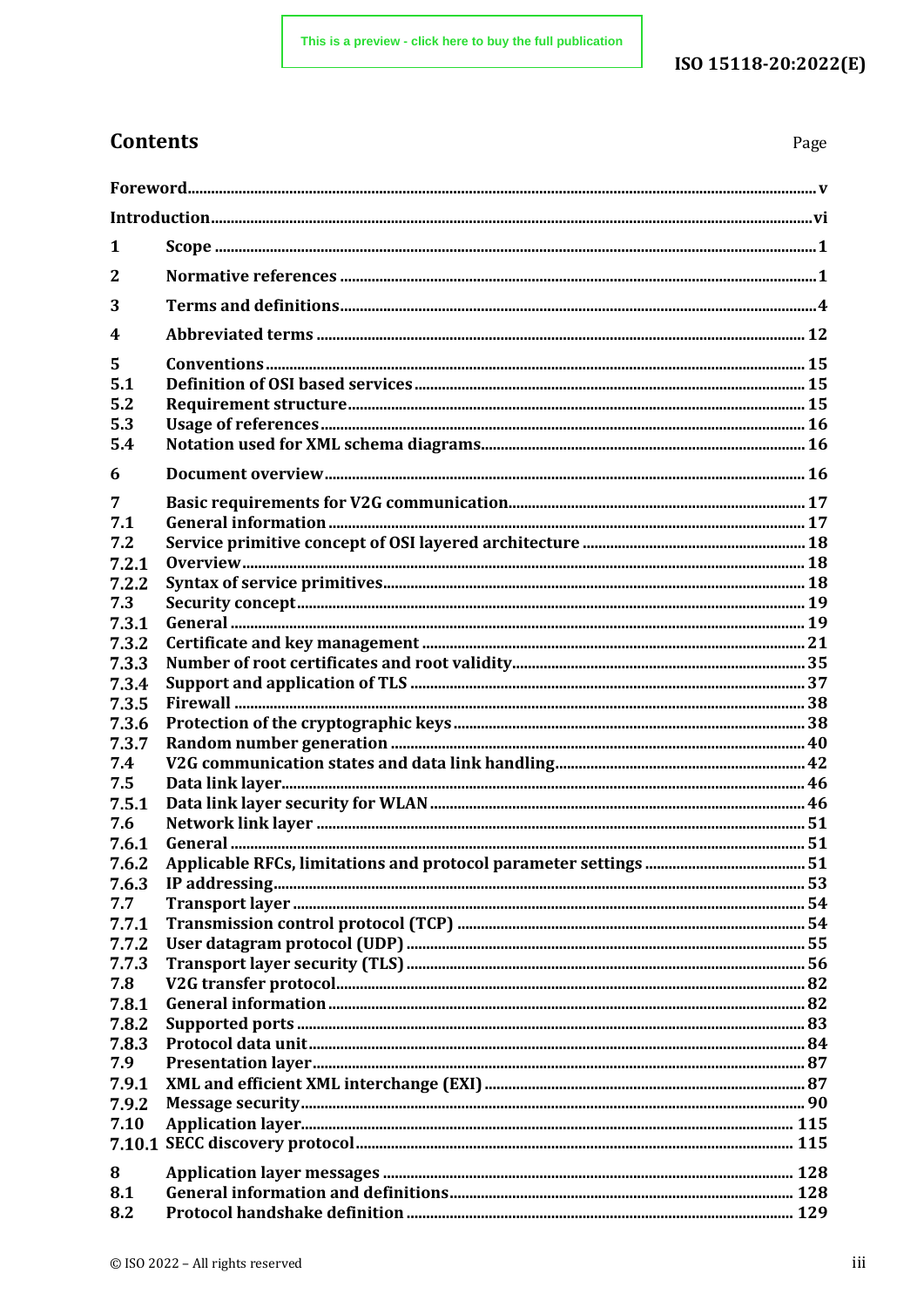| 8.2.1 |                                                                             |  |
|-------|-----------------------------------------------------------------------------|--|
| 8.2.2 | Message definition supportedAppProtocolReq and supportedAppProtocolRes  131 |  |
| 8.2.3 |                                                                             |  |
| 8.2.4 |                                                                             |  |
| 8.3   |                                                                             |  |
| 8.3.1 |                                                                             |  |
| 8.3.2 |                                                                             |  |
| 8.3.3 |                                                                             |  |
| 8.3.4 |                                                                             |  |
| 8.3.5 |                                                                             |  |
| 8.4   |                                                                             |  |
| 8.4.1 |                                                                             |  |
| 8.4.2 |                                                                             |  |
| 8.4.3 |                                                                             |  |
| 8.5   |                                                                             |  |
| 8.5.1 |                                                                             |  |
| 8.5.2 |                                                                             |  |
| 8.5.3 |                                                                             |  |
| 8.5.4 |                                                                             |  |
| 8.5.5 |                                                                             |  |
| 8.5.6 | V2G message synchronization for AC and DC with IEC 61851-1 signalling  387  |  |
| 8.5.7 | V2G message synchronization with IEC 61980-2 signalling for WPT  394        |  |
| 8.6   |                                                                             |  |
| 8.6.1 |                                                                             |  |
| 8.6.2 |                                                                             |  |
| 8.6.3 |                                                                             |  |
| 8.6.4 |                                                                             |  |
| 8.6.5 |                                                                             |  |
| 8.6.6 |                                                                             |  |
|       |                                                                             |  |
|       |                                                                             |  |
|       |                                                                             |  |
|       |                                                                             |  |
|       |                                                                             |  |
|       |                                                                             |  |
|       |                                                                             |  |
|       |                                                                             |  |
|       |                                                                             |  |
|       |                                                                             |  |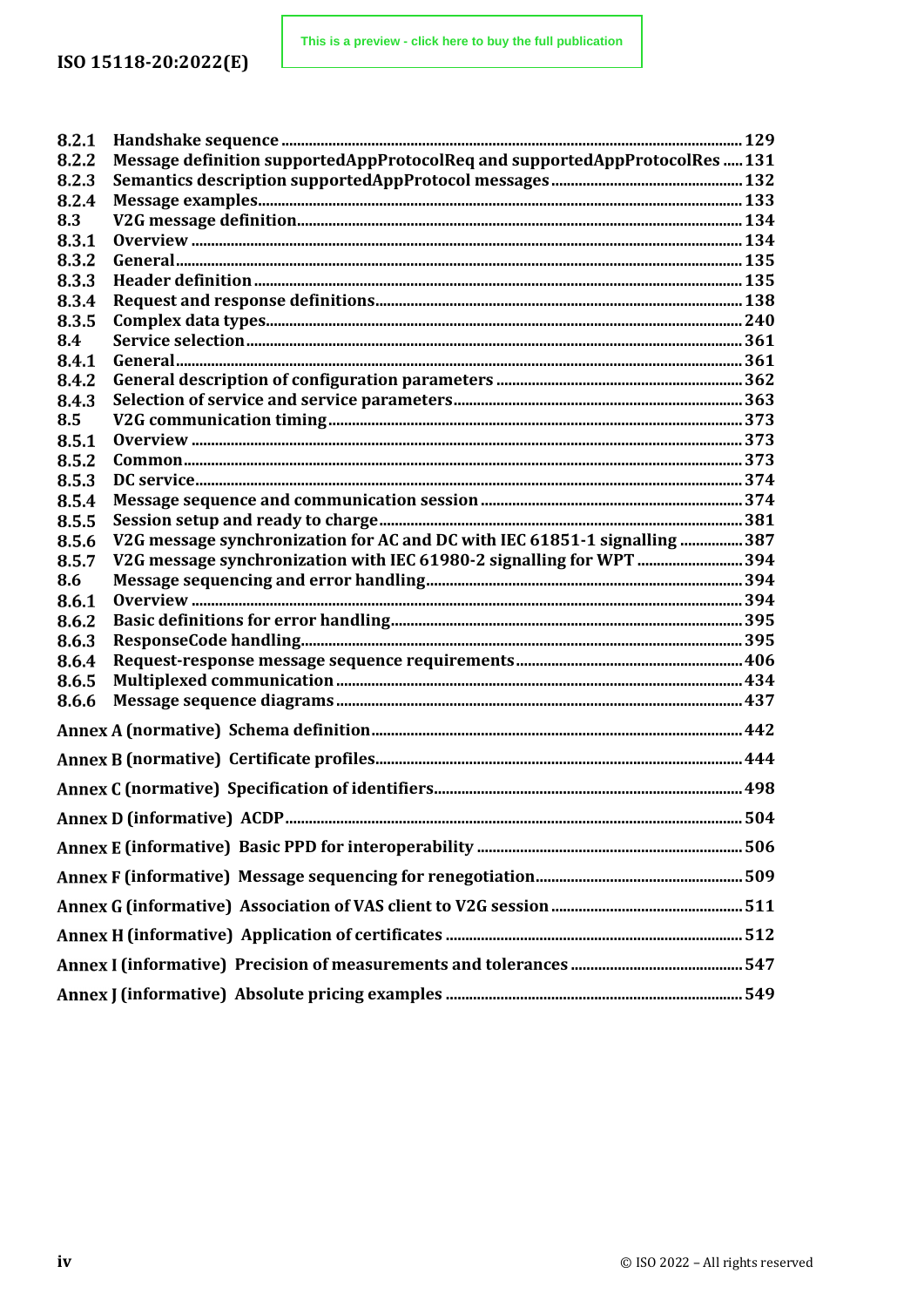### <span id="page-4-0"></span>**Foreword**

ISO (the International Organization for Standardization) and IEC (the International Electrotechnical Commission) form the specialized system for worldwide standardization. National bodies that are members of ISO or IEC participate in the development of International Standards through technical committees established by the respective organization to deal with particular fields of technical activity. ISO and IEC technical committees collaborate in fields of mutual interest. Other international organizations, governmental and non-governmental, in liaison with ISO and IEC, also take part in the work.

The procedures used to develop this document and those intended for its further maintenance are described in the ISO/IEC Directives, Part 1. In particular, the different approval criteria needed for the different types of document should be noted. This document was drafted in accordance with the editorial rules of the ISO/IEC Directives. Part 2 (see www.iso.org/directives or [www.iso.org/directives](https://www.iso.org/directives-and-policies.html) or [www.iec.ch/members\\_experts/refdocs\)](https://www.iec.ch/members_experts/refdocs).

Attention is drawn to the possibility that some of the elements of this document may be the subject of patent rights. ISO and IEC shall not be held responsible for identifying any or all such patent rights. Details of any patent rights identified during the development of the document will be in the Introduction and/or on the ISO list of patent declarations received (see [www.iso.org/patents\)](https://www.iso.org/iso-standards-and-patents.html) or the IEC list of patent declarations received (see [https://patents.iec.ch\)](https://patents.iec.ch/).

Any trade name used in this document is information given for the convenience of users and does not constitute an endorsement.

For an explanation of the voluntary nature of standards, the meaning of ISO specific terms and expressions related to conformity assessment, as well as information about ISO's adherence to the World Trade Organization (WTO) principles in the Technical Barriers to Trade (TBT) see [www.iso.org/iso/foreword.html.](https://www.iso.org/iso/foreword.html) In the IEC, see [www.iec.ch/understanding-standards.](https://www.iec.ch/understanding-standards)

This document was prepared jointly by Technical Committee ISO/TC 22, *Road vehicles*, Subcommittee SC 31, *Data communication*, Technical Committee IEC/TC 69, *Electrical power/energy transfer systems for electrically propelled road vehicles and industrial trucks*, in collaboration with the European Committee for Standardization (CEN) Technical Committee CEN/TC 301, *Electrically propelled road vehicles,* in accordance with the Agreement on technical cooperation between ISO and CEN (Vienna Agreement).

A list of all parts in the ISO 15118 series can be found on the ISO and IEC websites.

Any feedback or questions on this document should be directed to the user's national standards body. A complete listing of these bodies can be found at [www.iso.org/members.html](https://www.iso.org/members.html) and [www.iec.ch/national](https://www.iec.ch/national-committees)[committees.](https://www.iec.ch/national-committees)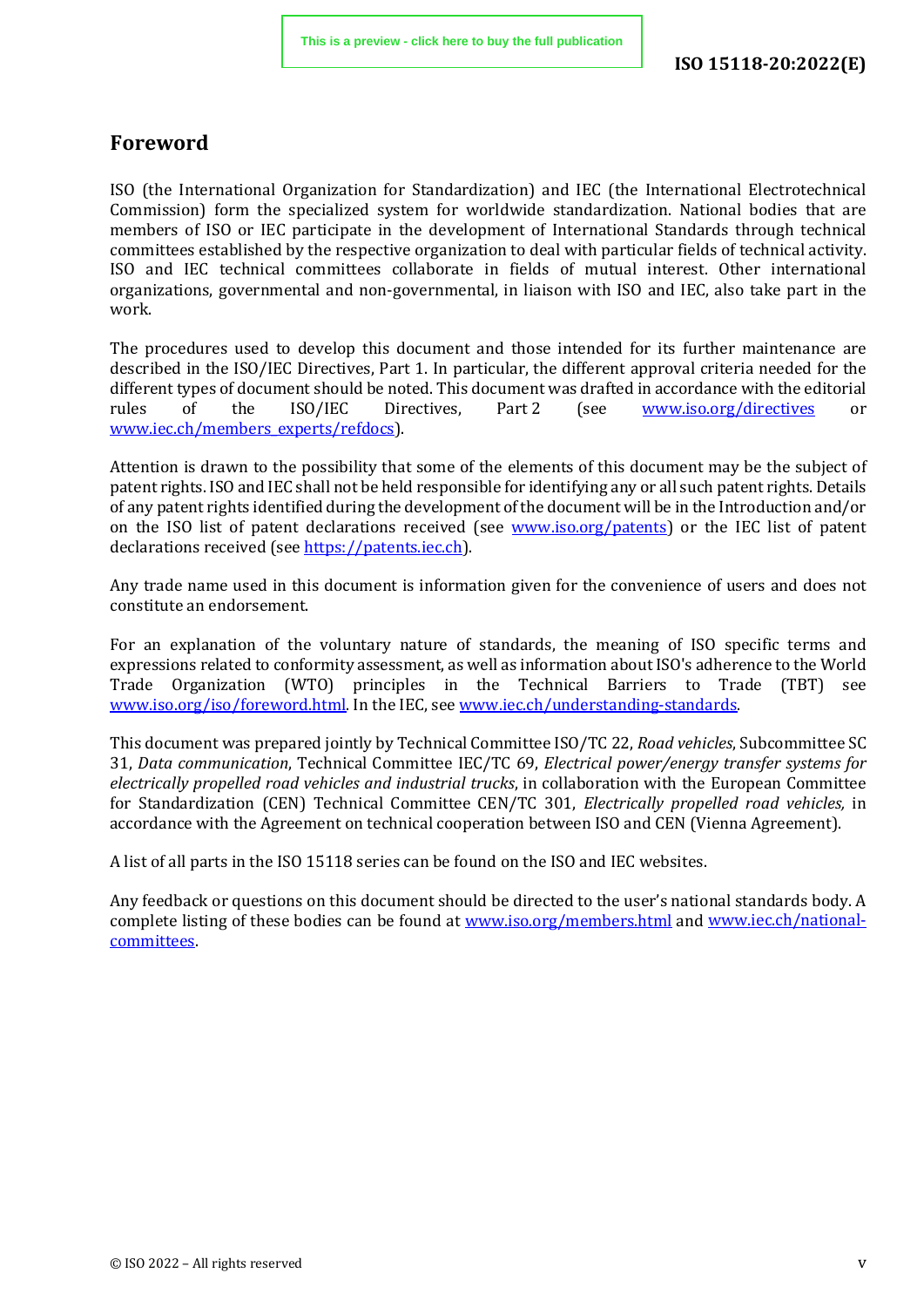### <span id="page-5-0"></span>**Introduction**

The pending energy crisis and necessity to reduce greenhouse gas emissions started in the former century has led the vehicle manufacturers to a very significant effort to reduce the energy consumption of their vehicles up to the present. As countermeasures to this continuous problem, they developed vehicles partly or completely propelled by electric power and launched them into the market. Those vehicles will reduce the dependency on oil, improve the global energy efficiency and reduce the total  $\text{CO}_2$ emissions for road transportation if the electricity is produced from renewable sources. To charge electricity to the batteries of such vehicles, a specific charging infrastructure is required.

Much of the standardization work on dimensional and electrical specifications of the charging infrastructure for electric vehicles and the vehicle interface were treated in the relevant ISO or IEC groups. However, the standardization work about direct information transfer between the electric vehicle and the charging infrastructure was not enough, and it was assigned to the ISO 15118 series to treat the subject sufficiently.

Such communication is necessary for the optimization of energy resources and energy production systems. With it electric vehicles can be connected to the supply network and communicate the most economic or most energy efficient way for charging/discharging. It is also required to develop efficient and convenient billing systems in order to cover the resulting payments. The necessary communication channel can serve in the future to contribute to the stabilization of the supply network as well as to support additional information services required to operate electric vehicles efficiently and economically.

After the standardization work of the first basic smart charging was completed, more standardization work for further evolved functions and high energy efficiency was continuously requested again.

It includes:

improved charge methods that reduces efforts and agonies of the charging operation;

extended functions for the electric vehicles to be utilized as distributed energy resources, which enable smoothing of the electricity load of the supply network for higher energy efficiency and also provide power back to the grid;

— information services for the user with higher added value and new convenience.

As for the communication system, the next evolution will be expected to realize these new applications.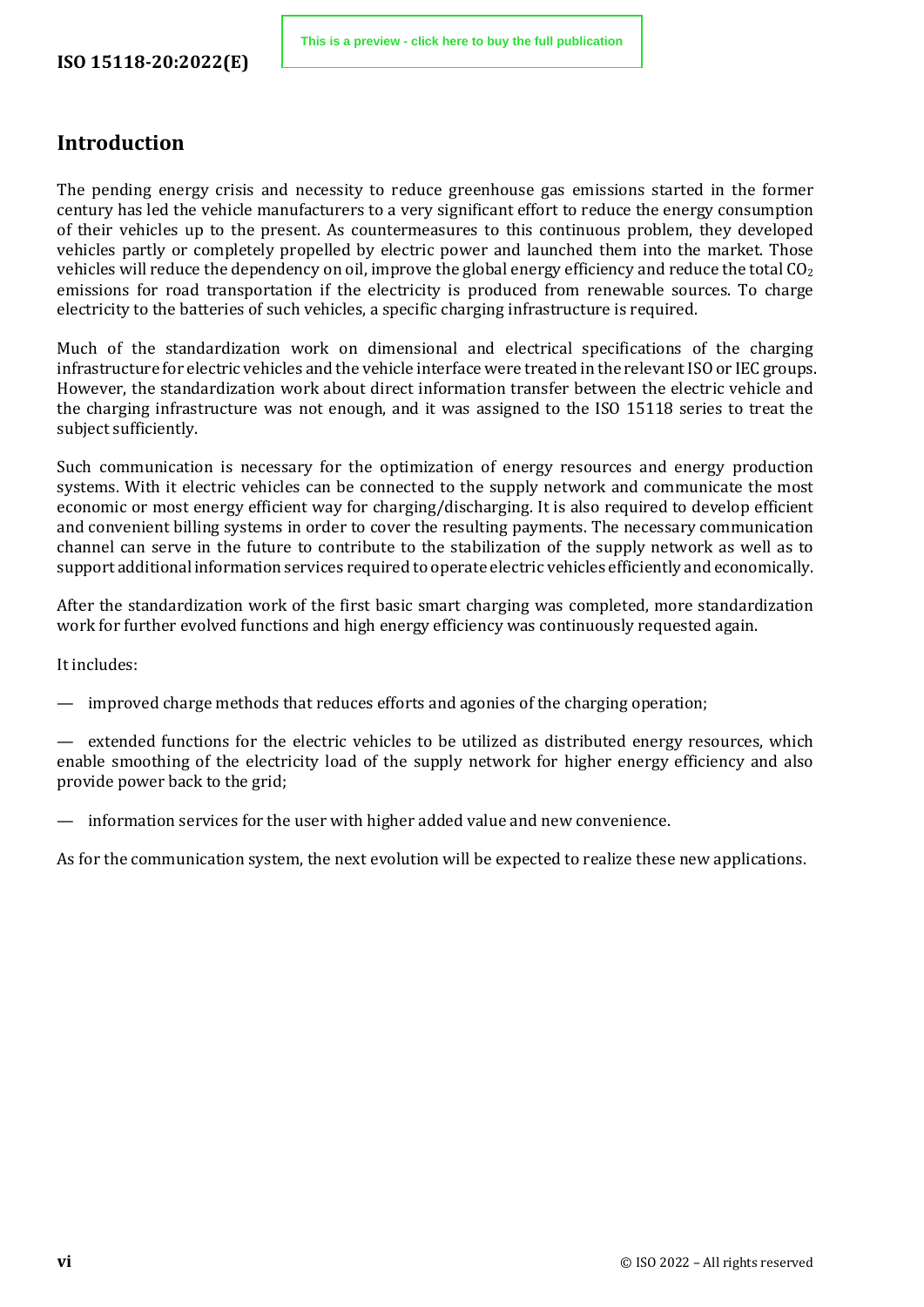# **Road vehicles — Vehicle to grid communication interface —**

### Part 20: **Network and application protocol requirements**

#### <span id="page-6-0"></span>**1 Scope**

This document specifies the communication between the electric vehicle (EV), including battery electric vehicle (BEV) and plug-in hybrid electric vehicle (PHEV), and the electric vehicle supply equipment (EVSE). The application layer messages defined in this document are designed to support the electricity power transfer between an EV and an EVSE.

This document defines the communication messages and sequence requirements for bidirectional power transfer.

This document furthermore defines requirements of wireless communication for both conductive charging and wireless charging as well as communication requirements for automatic connection device and information services about charging and control status.

The purpose of this document is to detail the communication between an electric vehicle communication controller (EVCC) and a supply equipment communication controller (SECC). Aspects are specified to detect a vehicle in a communication network and enable an Internet Protocol (IP) based communication between the EVCC and the SECC (see Figure 1).



**Key**

1 scope of this document<br>2 message definition con-

2 message definition considers use cases defined for communication between SECC to SA

#### **Figure 1 — Communication relationship among the EVCC, SECC and SA**

This document defines messages, data model, XML/EXI-based data representation format, usage of V2GTP, TLS, TCP and IPv6. These requirements belong to the 3rd until the 7th OSI layer model. In addition, the document describes main service sequences of conductive charging, wireless power transfer and bidirectional power transfer, and how data link layer services can be accessed from an OSI layer 3 perspective.

#### <span id="page-6-1"></span>**2 Normative references**

The following documents are referred to in the text in such a way that some or all of their content constitutes requirements of this document. For dated references, only the edition cited applies. For undated references, the latest edition of the referenced document (including any amendments) applies.

ISO 3780*, Road vehicles – World Manufacturer Indentifier (WMI) code*

ISO 4217, *Codes for the representation of currencies*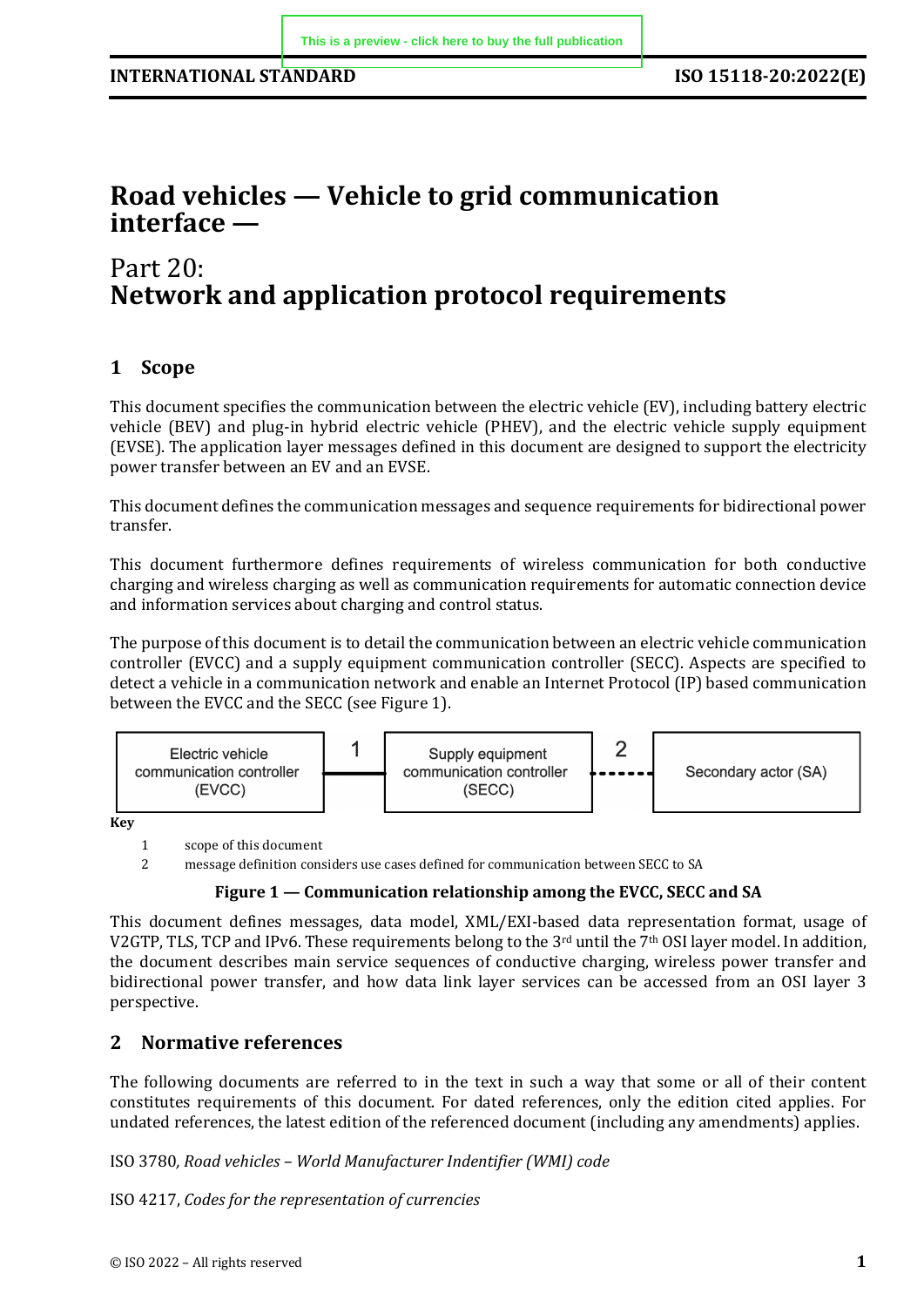#### **ISO 15118-20:2022(E)**

ISO 15118-2:2014, *Road vehicles ― Vehicle to grid communication interface ― Part 2: Network and application protocol requirements*

ISO 15118-3:2015*, Road Vehicles — Vehicle to grid communication interface — Part 3: Physical and data link layer requirements*

ISO 15118-8*, Road Vehicles — Vehicle to grid communication interface — Part 8: Physical and data link layer requirements for wireless communication* 

ISO 19363:2020, *Electrically propelled vehicles—Magnetic field wireless power transfer—Safety and interoperability requirements*

ISO/IEC 11889-1:2015, *Information technology — Trusted platform module library — Part 1: Architecture*

IEC 61851-1:2017, *Electric vehicle conductive charging system ― Part 1: General requirements*

IEC 61851-23-1:2014, *Electric vehicle conductive charging system - Part 23-1: DC Charging with an automatic connection system*

IEC 61980-2, *Electric vehicle wireless power transfer (WPT) systems - Part 2: Specific requirements for communication between electric road vehicle (EV) and infrastructure*

IEC 63119-2[1](#page-7-0), *Information exchange for Electric Vehicle charging roaming service ― Part 2: Use cases*

EN 50696:2021, *Contact interface for automated connection devices (ACD)*

IETF RFC 768, *User Datagram Protocol* (August 1980)

IETF RFC 793, *Transmission Control Protocol - DARPA Internet Program - Protocol Specification (September 1981)*

IETF RFC 2865, *Remote Authentication Dial In User Service (RADIUS)* (June 2000)

IETF RFC 2866, *RADIUS Accounting* (June 2000)

IETF RFC 3122, *Extensions to IPv6 Neighbor Discovery for Inverse Discovery Specification* (June 2001)

IETF RFC 3579, *RADIUS (Remote Authentication Dial In User Service) Support For Extensible Authentication Protocol (EAP)* (September 2003)

IETF RFC 3748, *Extensible Authentication Protocol (EAP)* (June 2004)

IETF RFC 3986*, Uniform Resource Identifier (URI): Generic Syntax* (January 2005)

IETF RFC 4291, *IP Version 6 Addressing Architecture* (February 2006)

IETF RFC 4429, *Optimistic Duplicate Address Detection (DAD) for IPv6* (April 2006)

IETF RFC 4443, *Internet Control Message Protocol (ICMP v6) for the Internet Protocol version 6 (IPv6) specification* (March 2006)

<span id="page-7-0"></span><sup>&</sup>lt;sup>1</sup> Under preparation. Stage at the time of publication: IEC/CCDV 63119-2:2022.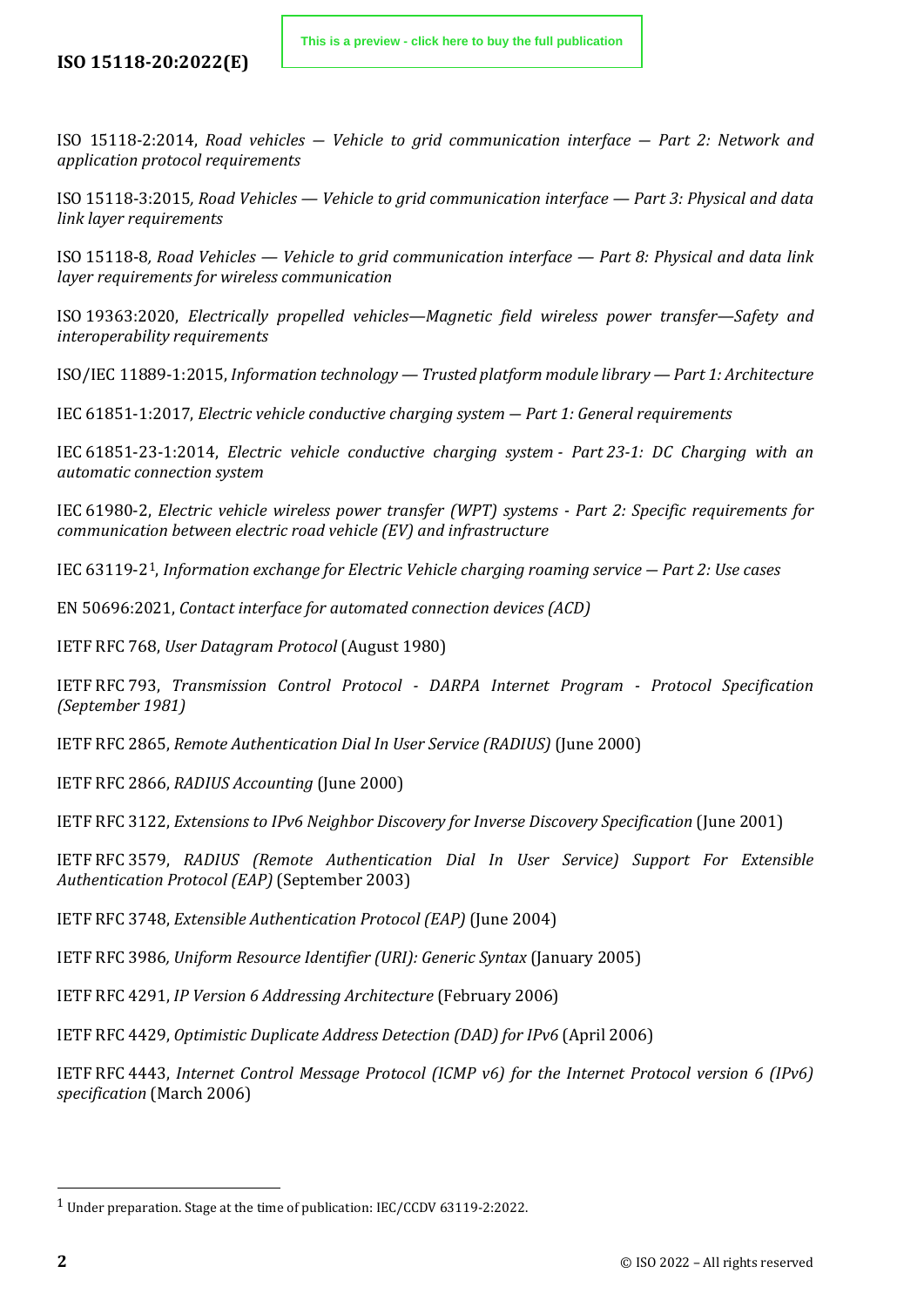#### **ISO 15118-20:2022(E)**

IETF RFC 4514, *Lightweight Directory Access Protocol (LDAP): String Representation of Distinguished Names* (June 2006)

IETF RFC 4861, *Neighbor Discovery for IP version 6 (IPv6)* (September 2007)

IETF RFC 4862, *IPv6 Stateless Address Autoconfiguration* (September 2007)

IETF RFC 5116*, An Interface and Algorithms for Authenticated Encryption* (January 2008)

IETF RFC 5216, *The EAP-TLS Authentication Protocol* (March 2008)

IETF RFC 5234, *Augmented BNF for Syntax Specifications: ABNF* (January 2008)

IETF RFC 5480, *Elliptic Curve Cryptography Subject Public Key Information* (March 2009)

IETF RFC 5722, *Handling of Overlapping IPv6 Fragments* (December 2009)

IETF RFC 6066, *Transport Layer Security (TLS) Extensions: Extension Definitions* (January 2011)

IETF RFC 6724, *Default Address Selection for Internet Protocol version 6 (IPv6)* (September 2012)

IETF RFC 6818*, Updates to the Internet X.509 Public Key Infrastructure Certificate and Certificate Revocation List (CRL) Profile* (January 2013)

IETF RFC 6874*, Representing IPv6 Zone Identifiers in Address Literals and Uniform Resource Identifiers*  (February 2013)

IETF RFC 6960, X*.509 Internet Public Key Infrastructure Online Certificate Status Protocol - OCSP* (June 2013)

IETF RFC 7405, *Case-Sensitive String Support in ABNF* (December 2014)

IETF RFC 7748, *Elliptic Curves for Security* (January 2016)

IETF RFC 8032*, Edwards-Curve Digital Signature Algorithm (EdDSA)* (January 2017)

IETF RFC 8200, *Internet Protocol, Version 6 (IPv6) Specification* (July 2017)

IETF RFC 8201, *Path MTU Discovery for IP version 6* (July 2017)

IETF RFC 8398*, Internationalized Email Addresses in X.509 Certificates* (May 2018)

IETF RFC 8399*, Internationalization Updates to RFC 5280* (May 2018)

IETF RFC 8415, *Dynamic Host Configuration Protocol for IPv6 (DHCPv6)* (November 2018)

IETF RFC 8439*, ChaCha20 and Poly1305 for IETF Protocols* (June 2018)

IETF RFC 8446*, The Transport Layer Security (TLS) Protocol Version 1.3* (August 2018)

IETF RFC 8504*, IPv6 Node Requirements* (January 2019)

IETF RFC 8335*, PROBE: A Utility for Probing Interfaces* (February 2018)

ANSI X9.62, *Public Key Cryptography For The Financial Services Industry: The Elliptic Curve Digital Signature Algorithm (ECDSA)* (2005)